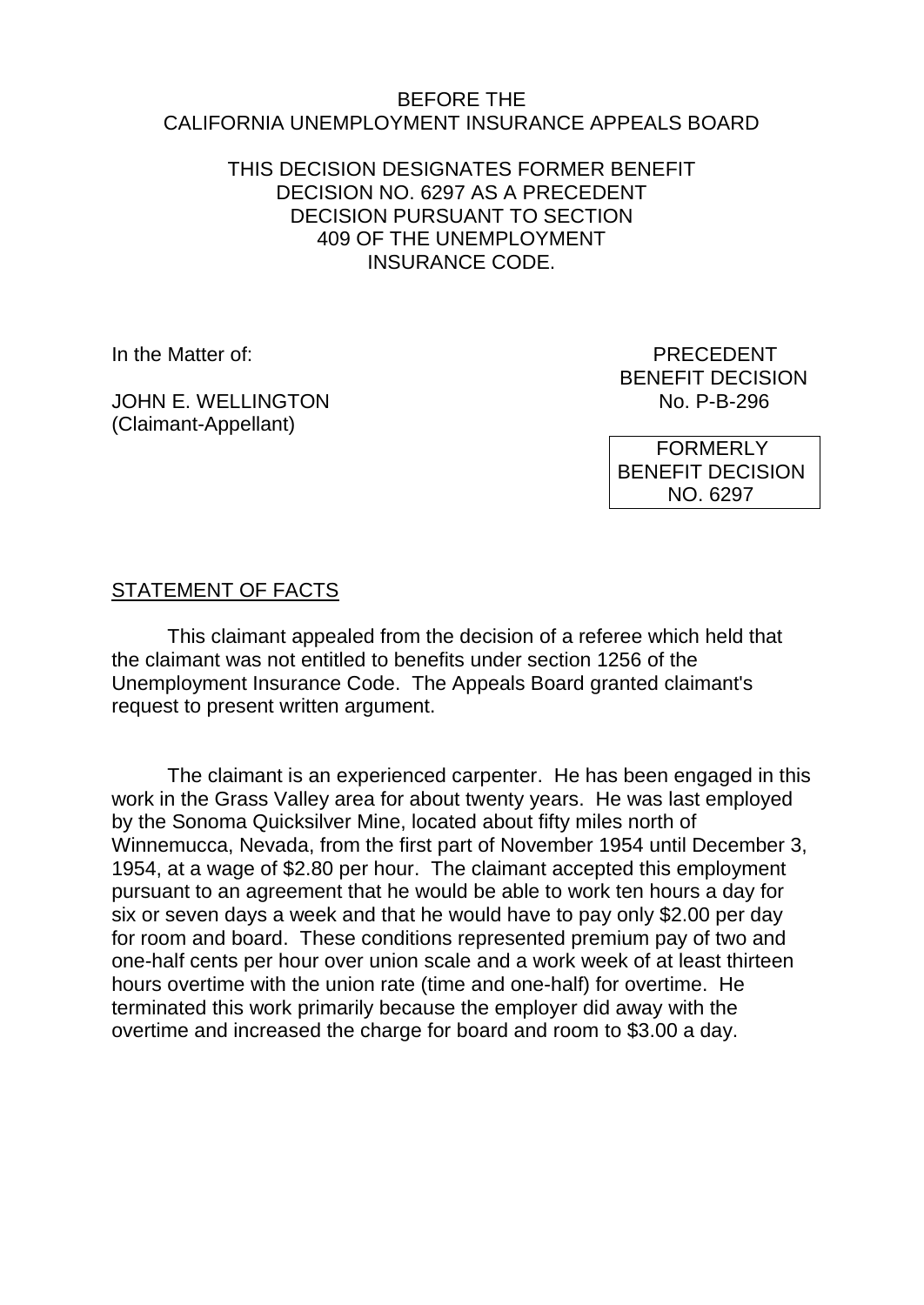Living conditions on this job left much to be desired. Physical facilities were poor; the weather was often below zero; it was a considerable distance from claimant's home. It was considered by claimant, at the time he accepted the employment, to be a "premium pay" job.

P-B-296

The claimant registered for work and filed an additional claim for unemployment insurance benefits on December 12, 1954. On December 20, 1954, the department determined that the claimant was subject to disqualification under section 1256 of the code for the five-week period beginning December 12, 1954 and ending January 15, 1955. On December 23, 1954, the claimant appealed to a referee. From the referee's decision affirming the department's determination, the claimant appealed to the Appeals Board on March 18, 1955.

The only issue to be decided is: Did the claimant voluntarily quit his position with good cause?

#### REASONS FOR DECISION

Section 1256 of the code provides in pertinent part as follows:

"1256. An individual is not eligible for unemployment compensation benefits if . . . he left his most recent work voluntarily without good cause. . . ."

We have discussed in many prior decisions the meaning of the phrase "good cause" as used in this code section. In Benefit Decision No. 5686, we stated:

". . . The mere advancing of an excuse is not sufficient to constitute 'good cause'; there must be a real and substantial reason for the action taken. In Benefit Decision No. 4752-9758, in discussing the meaning of 'good cause', we stated that it is our opinion that the legislative declaration of public policy in section 1 (of the Act) requires that we find that good cause for quitting work exists only in those cases where the reasons for quitting are of a compelling nature."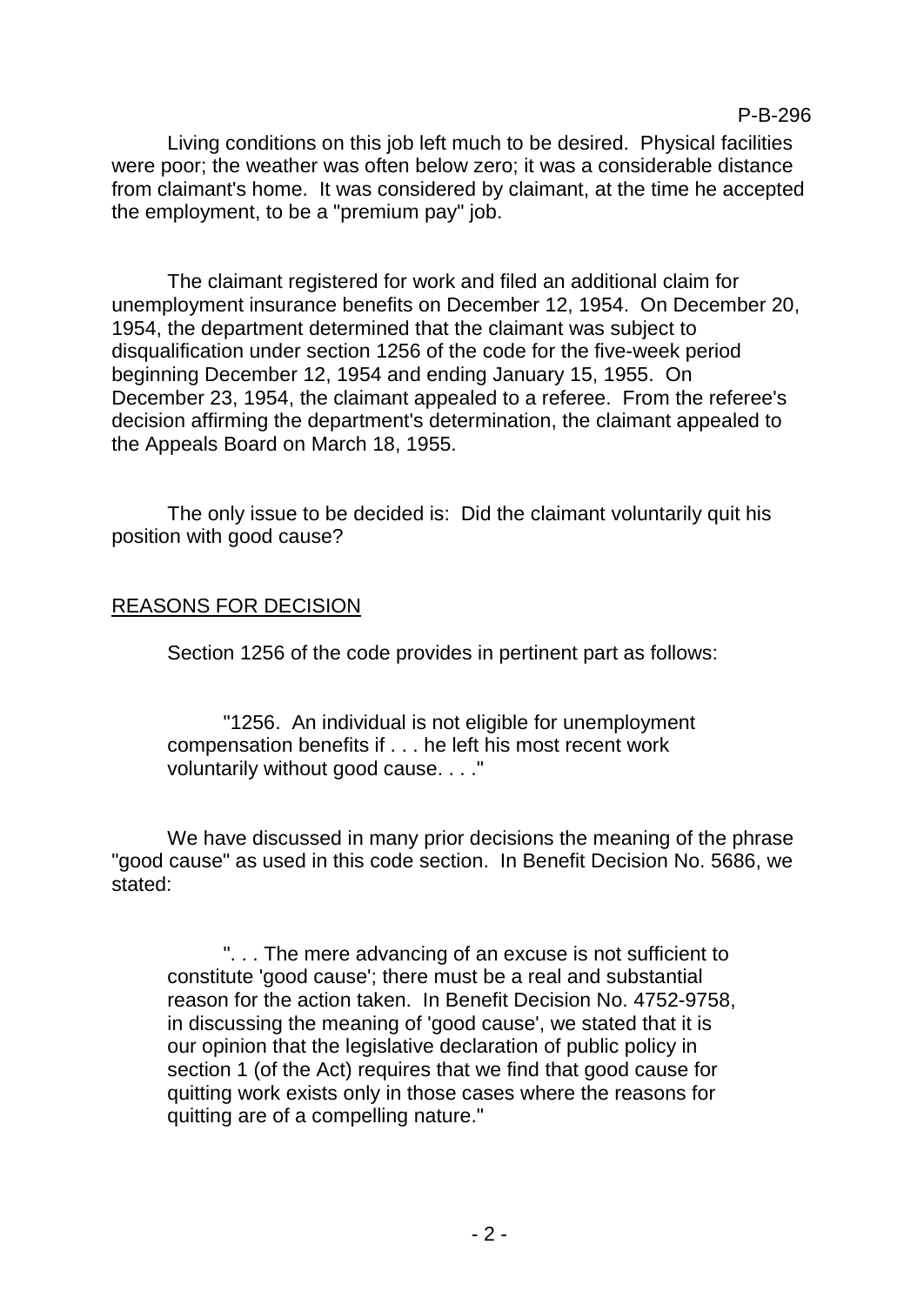"In deciding the issue of good cause for voluntarily leaving work, the facts of each particular case must be examined and weighed in the light of the foregoing principles of law. If the facts disclose a real, substantial, and compelling reason for leaving employment of such nature as would cause a reasonable person genuinely desirous of retaining employment to take similar action, then there is good cause for such leaving within the meaning of section 58(a)(1) of the Act." (Now section 1256 of the code).

In the instant case, the claimant left his work primarily because the agreement of employment concerning the amount of overtime to be worked and the cost of room and board was materially breached. The amount involved is significant; \$285.60 of the total of \$845.60 earned during the period of employment was overtime. Expressed as a proportion, the overtime received by the claimant during the period of employment was 33.73% of the total compensation paid. Broken down by pay periods, the percent of overtime received was: first period 39%; second period 32%; third period 11%. The proportion of overtime pay originally received was material, but it constantly diminished over the period of employment and finally ended altogether. Coupled with the increase in the cost of board and room, the potential earning power of the claimant was reduced from \$152.60 a week under the agreement of employment to \$91.00 a week with all overtime eliminated and the new rate for board and room in effect.

While the working conditions and location of the job are not the primary reason the claimant quit and he would return to the job in spite of them if he could earn sufficient wages they do indicate why the employer found it necessary to offer the inducements of overtime and inexpensive board and room in order to secure the necessary workers for its operation.

The claimant would have been justified in refusing this employment at the time it was offered as being unsuitable (Benefit Decision No. 4952). In that case, we said: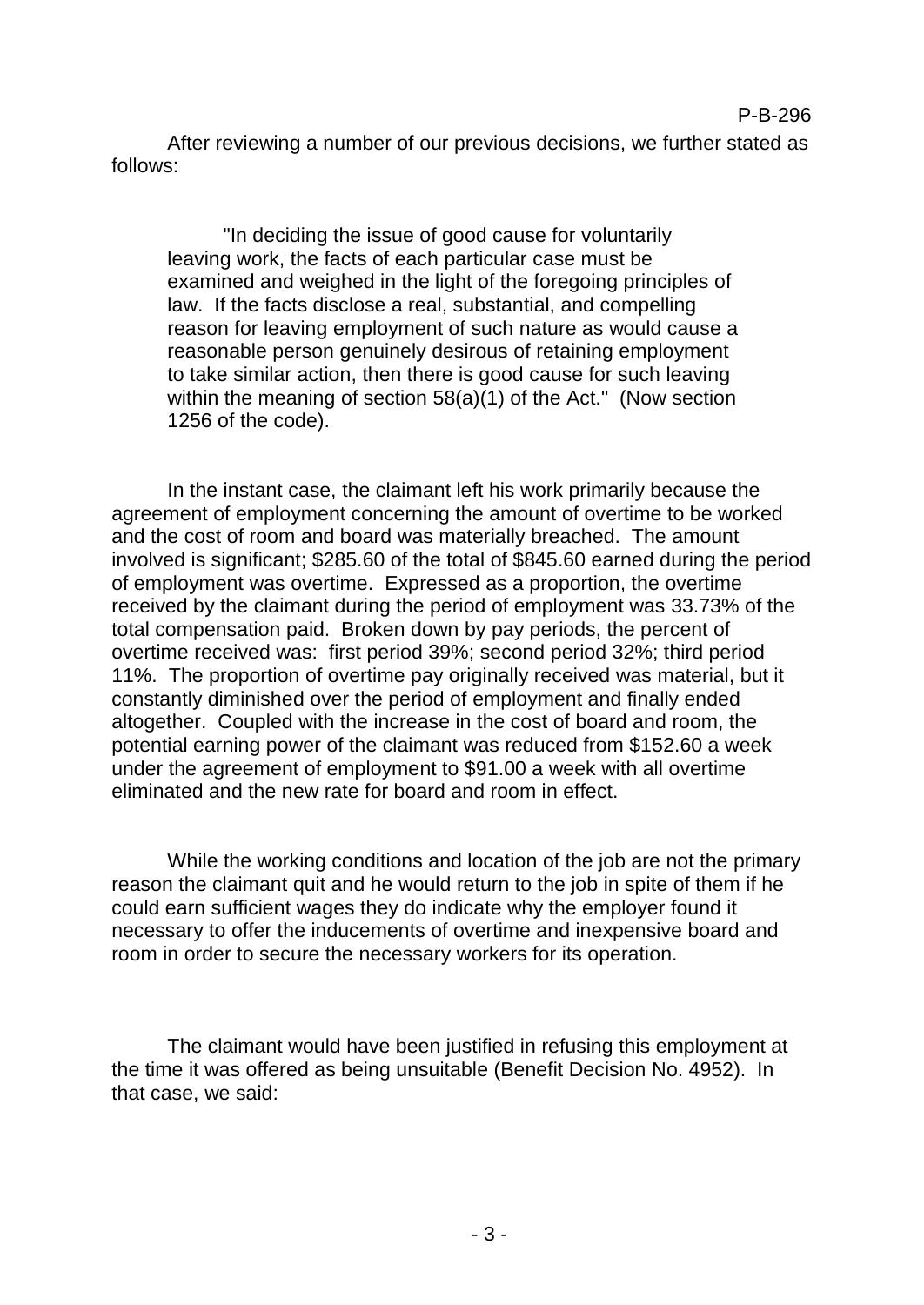". . . in any event, the claimant had good cause to refuse employment offered several hundred miles from his home. Such employment is not suitable, and is not made so simply because the claimant had accepted similar employment in the past."

In the instant case, the claimant is well established in his occupation and in the community. He has spent twenty years as a carpenter in the Grass Valley area. He knows that winter is a slow season for his work. However, it can be assumed that, of the limited work available during this season, he will be aware of it as it is offered and in an advantageous position to accept it. Under the facts of this case, we conclude that the claimant left his last employment for good cause within the meaning of section 1256 of the Unemployment Insurance Code.

#### DECISION

The decision of the referee is reversed. Benefits are allowed provided the claimant is otherwise eligible.

Sacramento, California, June 3, 1955.

## CALIFORNIA UNEMPLOYMENT INSURANCE APPEALS BOARD

MICHAEL B. KUNZ, Chairman

GLENN V. WALLS

ARNOLD L. MORSE